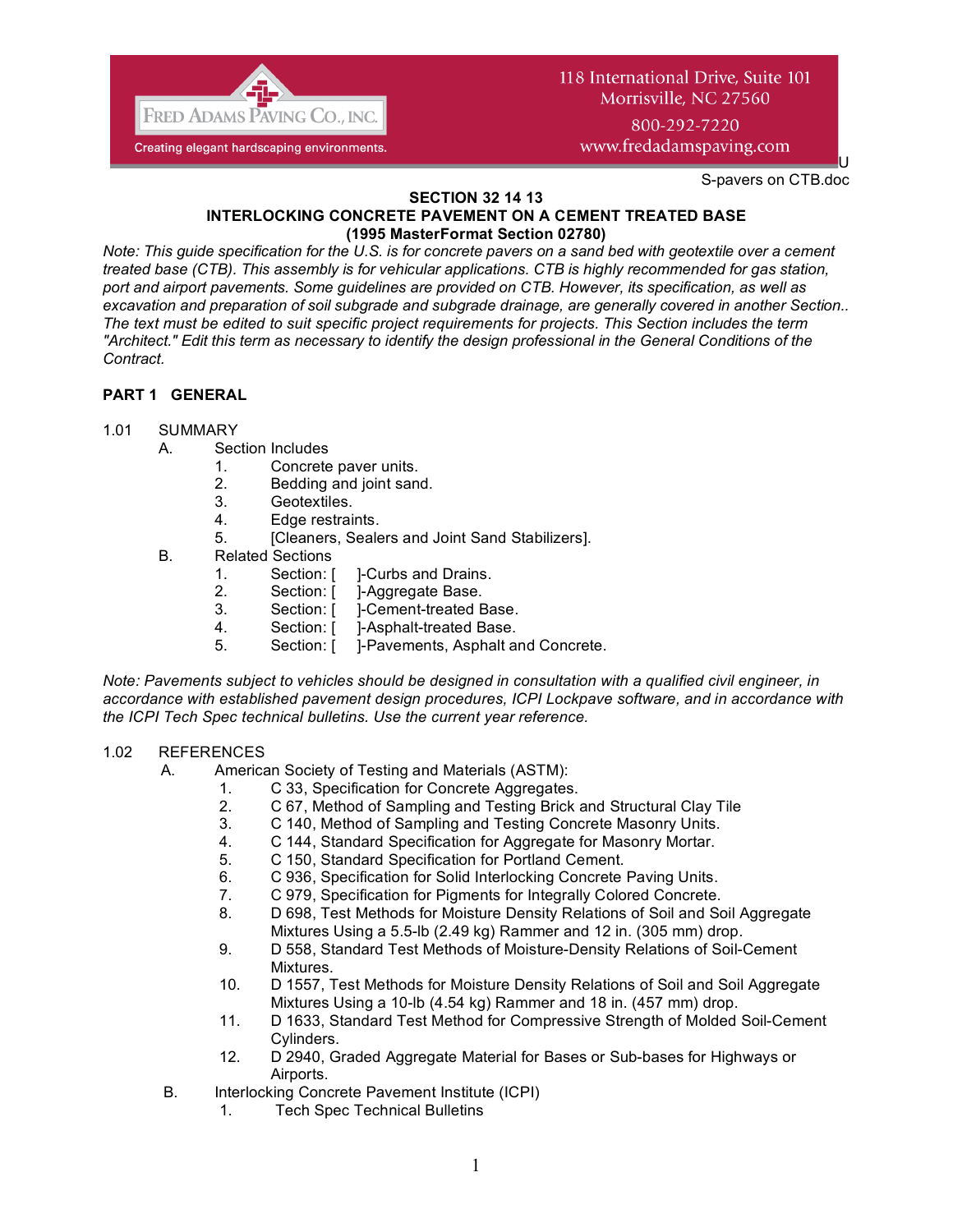

# 118 International Drive, Suite 101 Morrisville, NC 27560 800-292-7220

www.fredadamspaving.com

U S-pavers on CTB.doc

### 1.03 SUBMITTALS

- A. In accordance with Conditions of the Contract and Division 1 Submittal Procedures Section.
- B. Manufacturer's drawings and details: Indicate perimeter conditions, relationship to adjoining materials and assemblies, [expansion and control joints,] concrete paver [layout,] [patterns,] [color arrangement,] installation [and setting] details.
- C. Sieve analysis per ASTM C 136 for grading of bedding and joint sand.
- D. [Test results for sand durability.]
- D. Concrete pavers:
	- 1. [Four] representative full-size samples of each paver type, thickness, color, finish that indicate the range of color variation and texture expected in the finished installation. Color(s) selected by [Architect] [Engineer] [Landscape Architect] [Owner] from manufacturer's available colors.
	- 2. Accepted samples become the standard of acceptance for the work.
	- 3. Test results from an independent testing laboratory for compliance of paving unit requirements to ASTM C 936.
	- 4. Manufacturer's certification of concrete pavers by ICPI as having met applicable ASTM standards.
	- 5. Manufacturer's catalog product data, installation instructions, and material safety data sheets for the safe handling of the specified materials and products.
- E. Paver Installation Subcontractor:
	- 1. A copy of Subcontractor's current certificate from the Interlocking Concrete Pavement Institute Concrete Paver Installer Certification program.
	- 2. Job references from projects of a similar size and complexity. Provide Owner/Client/General Contractor names, postal address, phone, fax, and email address.

# 1.04 QUALITY ASSURANCE

- A. Paving Subcontractor Qualifications:
	- 1. Utilize an installer having successfully completed concrete paver installation similar in design, material, and extent indicated on this project.
	- 2. Utilize an installer holding a current certificate from the Interlocking Concrete Pavement Institute Concrete Paver Installer Certification program.
- B. Regulatory Requirements and Approvals: [Specify applicable licensing, bonding or other requirements of regulatory agencies.].
- C. Mock-Ups:
	- 1. Install a 7 ft x 7 ft  $(2 \times 2 \text{ m})$  paver area.
	- 2. Use this area to determine surcharge of the bedding sand layer, joint sizes, lines, laying pattern(s), color(s), and texture of the job.
	- 3. This area will be used as the standard by which the work will be judged.
	- 4. Subject to acceptance by owner, mock-up may be retained as part of finished work.
	- 6. If mock-up is not retained, remove and properly dispose of mock-up.

### 1.05 DELIVERY, STORAGE & HANDLING

- A. General: Comply with Division 1 Product Requirement Section.<br>B. Comply with manufacturer's ordering instructions and lead-time
- B. Comply with manufacturer's ordering instructions and lead-time requirements to avoid construction delays.
- C. Delivery: Deliver materials in manufacturer's original, unopened, undamaged containers packaging with identification labels intact.
	- 1. Coordinate delivery and paving schedule to minimize interference with normal use of buildings adjacent to paving.
	- 2. Deliver concrete pavers to the site in steel banded, plastic banded or plastic wrapped packaging capable of transfer by fork lift or clamp lift.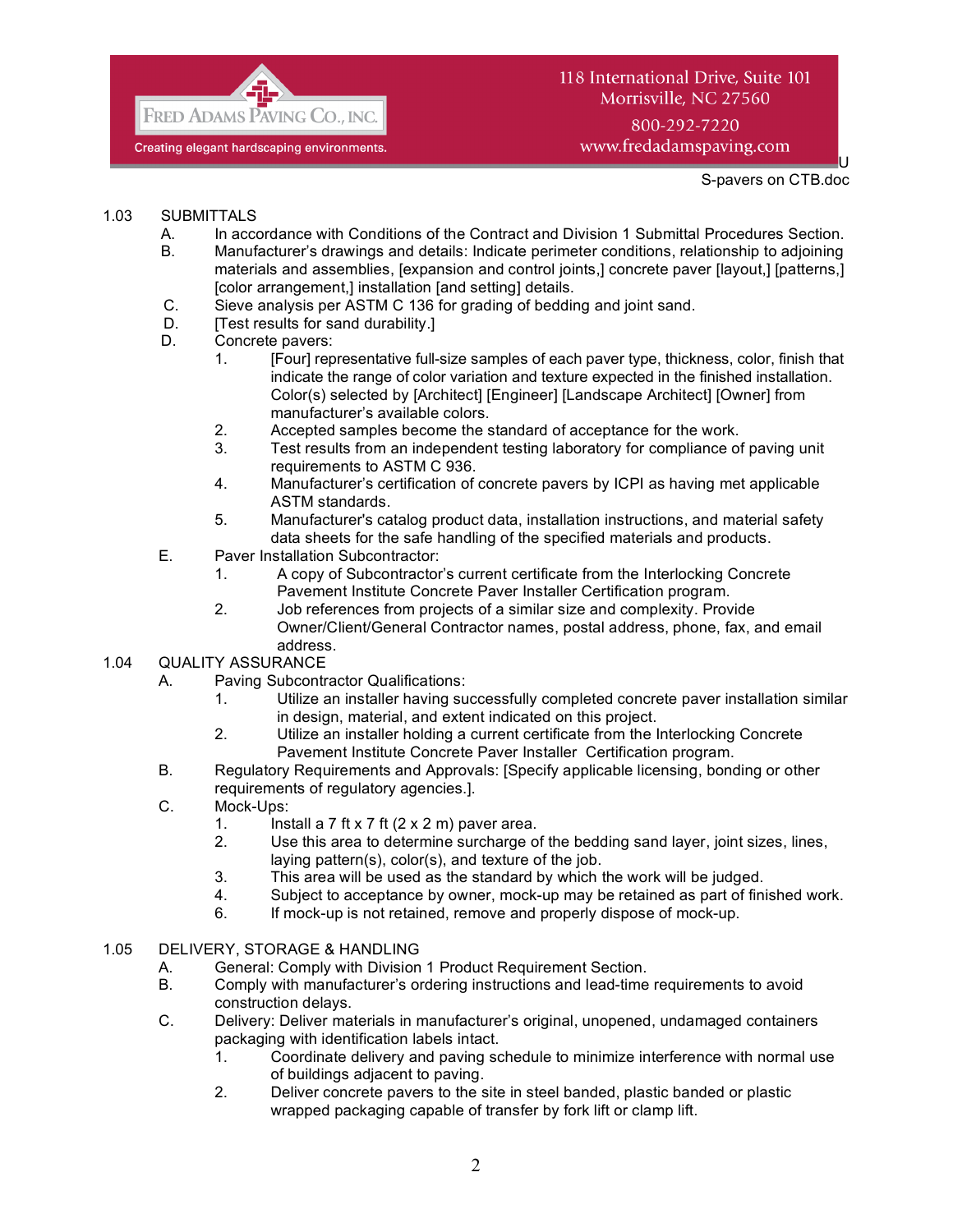

# 118 International Drive, Suite 101 Morrisville, NC 27560

800-292-7220 www.fredadamspaving.com

> U S-pavers on CTB.doc

- 3. Unload pavers at job site in such a manner that no damage occurs to the product.
- D. Storage and Protection: Store materials protected such that they are kept free from mud, dirt, and other foreign materials. [Store concrete paver cleaners and sealers per manufacturer's instructions.]
	- 1. Cover bedding sand and joint sand with waterproof covering if needed to prevent exposure to rainfall or removal by wind. Secure the covering in place.
- 1.06 PROJECT/SITE CONDITIONS
	- A. Environmental Requirements:
		- 1. Do not install sand or pavers during heavy rain or snowfall.
		- 2. Do not install sand and pavers over frozen CTB.
		- 3. Do not install frozen sand or saturated sand.
		- 4. Do not install concrete pavers on frozen or saturated sand.
- 1.07 MAINTENANCE
	- A. Extra Materials: Provide [Specify area] [Specify percentage.] additional material for use by owner for maintenance and repair.
	- B. Pavers shall be from the same production run as installed materials.

### **PART 2 PRODUCTS**

2.01 CONCRETE PAVERS

*Note: Concrete pavers may have spacer bars on each unit. They are highly recommended for mechanically installed pavers. Manually installed pavers may be installed with or without spacer bars.*

- A. Manufacturer: [Specify ICPI member manufacturer name.].
	- 1. Contact: [Specify ICPI member manufacturer contact information.].
- B. Interlocking Concrete Pavers:
	- 1. Paver Type: [Specify name of product group, family, series, etc.].
		- a. Material Standard: Comply with material standards in ASTM C 936.
		- b. Color [and finish]: [Specify color.] [Specify finish].
		- c. Color Pigment Material Standard: Comply with ASTM C 979.
		- d. Size: [Specify.] inches [({Specify.}mm)] x [Specify.] inches [({Specify.}mm)] x [Specify.] inches [({Specify.} mm)] thick.

*Note: If 3 1/8 in. (80 mm) thick pavers are specified, their compressive strength test results per ASTM C 140 should be adjusted by multiplying by 1.18 to equate the results to that from 2 3/8 in. (60 mm) thick pavers.*

- e. Average Compressive Strength (C 140): 8000 psi (55 MPa) with no individual unit under 7200 psi (50 MPa).
- f. Average Water Absorption (ASTM C 140): 5% with no unit greater than 7%.
- g. Freeze/Thaw Resistance (ASTM C 67): Resistant to 50 freeze/thaw cycles with no greater than 1% loss of material. Freeze-thaw testing requirements shall be waived for applications not exposed to freezing conditions.

#### 2.02 PRODUCT SUBSTITUTIONS

A. Substitutions: No substitutions permitted.

- 2.03 BEDDING AND JOINT SAND
	- A. Provide bedding and joint sand as follows: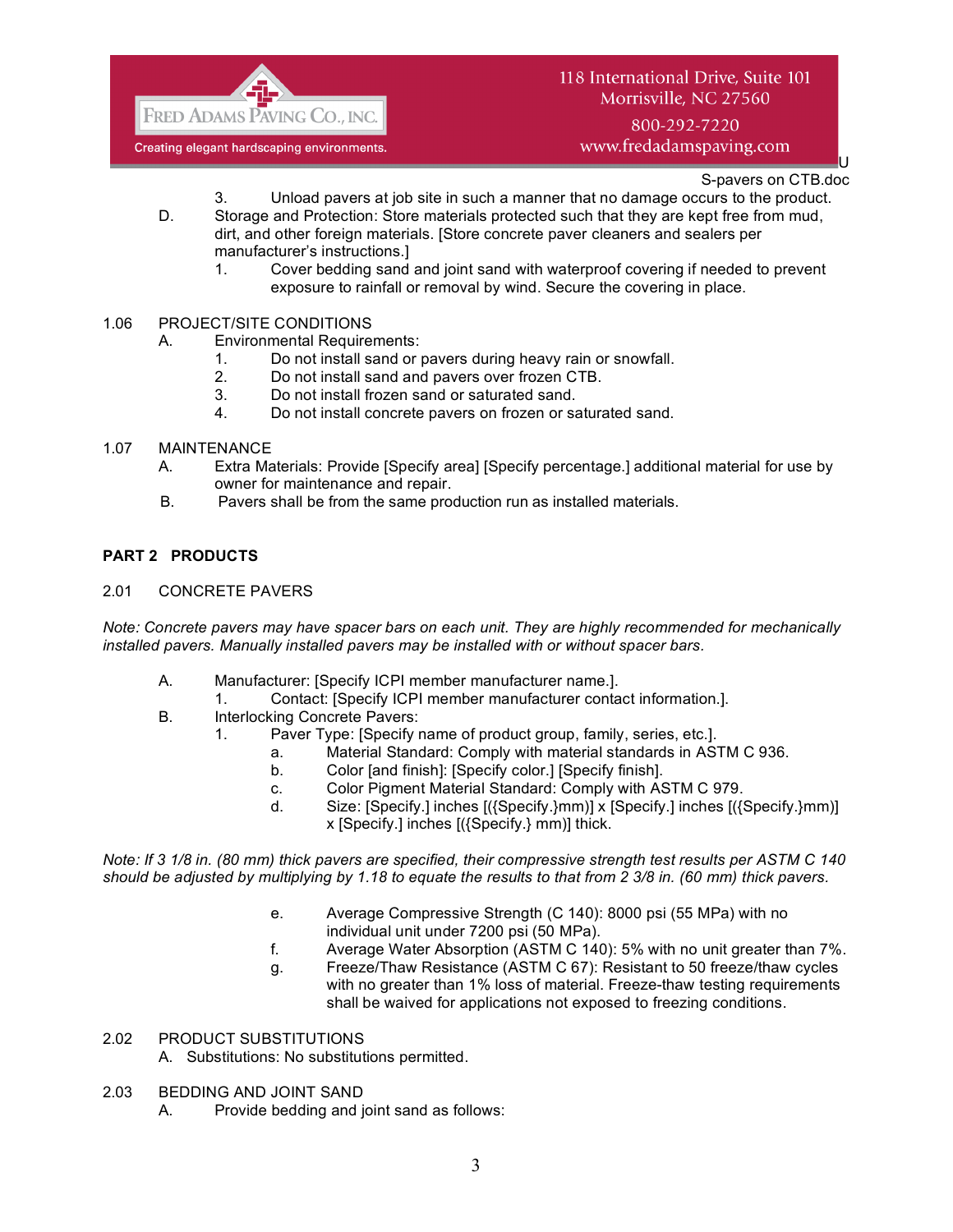

www.fredadamspaving.com

U S-pavers on CTB.doc

- 1. Washed, clean, non-plastic, free from deleterious or foreign matter, symmetrically shaped, natural or manufactured from crushed rock.
- 2. Do not use limestone screenings, stone dust, or sand for the bedding sand material that do not conform to the grading requirements of ASTM C 33.
- 3. Do not use mason sand or sand conforming to ASTM C 144 for the bedding sand.

*Note: Bedding sand durability is important for crosswalks and other vehicular pavements exposed to high traffic. The engineer/architect is advised to evaluate the hardness of bedding sand with the following test method when the pavers and sand will be placed over concrete, or asphalt, and subject to major thoroughfare traffic (over 1.5 million ESALs): One (1) 1.4 kg (3 lbs.) sample of bedding sand can be randomly sampled from the sand source. The sample is dried for 24 hours at 115° to 121° C. (240° to 250° F.). Obtain three (3) sub-samples each weighing 0.2 kg (0.5 lbs.) by passing the main sample several times through a riffle box. Carry out a sieve analysis test on each sub-sample according to ASTM C 136. Re-mix each sub-sample and place in a nominal quart/liter capacity porcelain jar with two (2) 25 mm (1 inch) diameter steel ball bearings weighing 75 ±5 grams each. Rotate each jar at 50 rpm for six (6) hours. Repeat the sieve analysis. Record the individual and average sieve analysis. For each sample tested, the maximum increase in the percentages passing each sieve and the maximum individual percent passing should be as follows:*

| Sieve Size         | Max. Increase | <b>Maximum Passing</b> |
|--------------------|---------------|------------------------|
| No. 200 (0.075 mm) | 2%            | 2%                     |
| No. 100 (0.150 mm) | 5%            | 15%                    |
| No. 50 (0.300 mm)  | 5%            | 35%                    |

- 4. Where concrete pavers are subject to vehicular traffic, utilize sands that are as hard as practically available.
- 5. Sieve according to ASTM C 136.
- 7. Bedding Sand Material Requirements: Conform to the grading requirements of ASTM C 33 with modifications as shown in Table 1.

Table 1 ASTM C 33Grading Requirements for Bedding Sand Sieve Size Percent Passing 3/8 in. (9.5 mm) 100 No. 4 (4.75 mm) 95 to 100 No. 8 (2.36 mm) 85 to 100 No. 16 (1.18 mm) 50 to 85 No. 30 (0.600 mm) 25 to 60 No. 50 (0.300 mm) 10 to 30 No. 100 (0.150 mm) 2 to 10 No. 200 (0.075 mm) 0 to 1

*Note: Coarser sand than that specified in Table 2 below may be used for joint sand including C 33 or A23.1 material as shown in Table 1. Use material where the largest sieve size easily enters the smallest joints. For example, if the smallest paver joints are 2 mm wide, use sand 2 mm and smaller in particle size. If C 33 sand is used for joint sand, extra effort may be required in sweeping material and compacting the pavers in order to completely fill the joints.* 

> 8. Joint Sand Material Requirements: Conform to the grading requirements of ASTM C 144 as shown with modifications in Table 2 below:

#### Table 2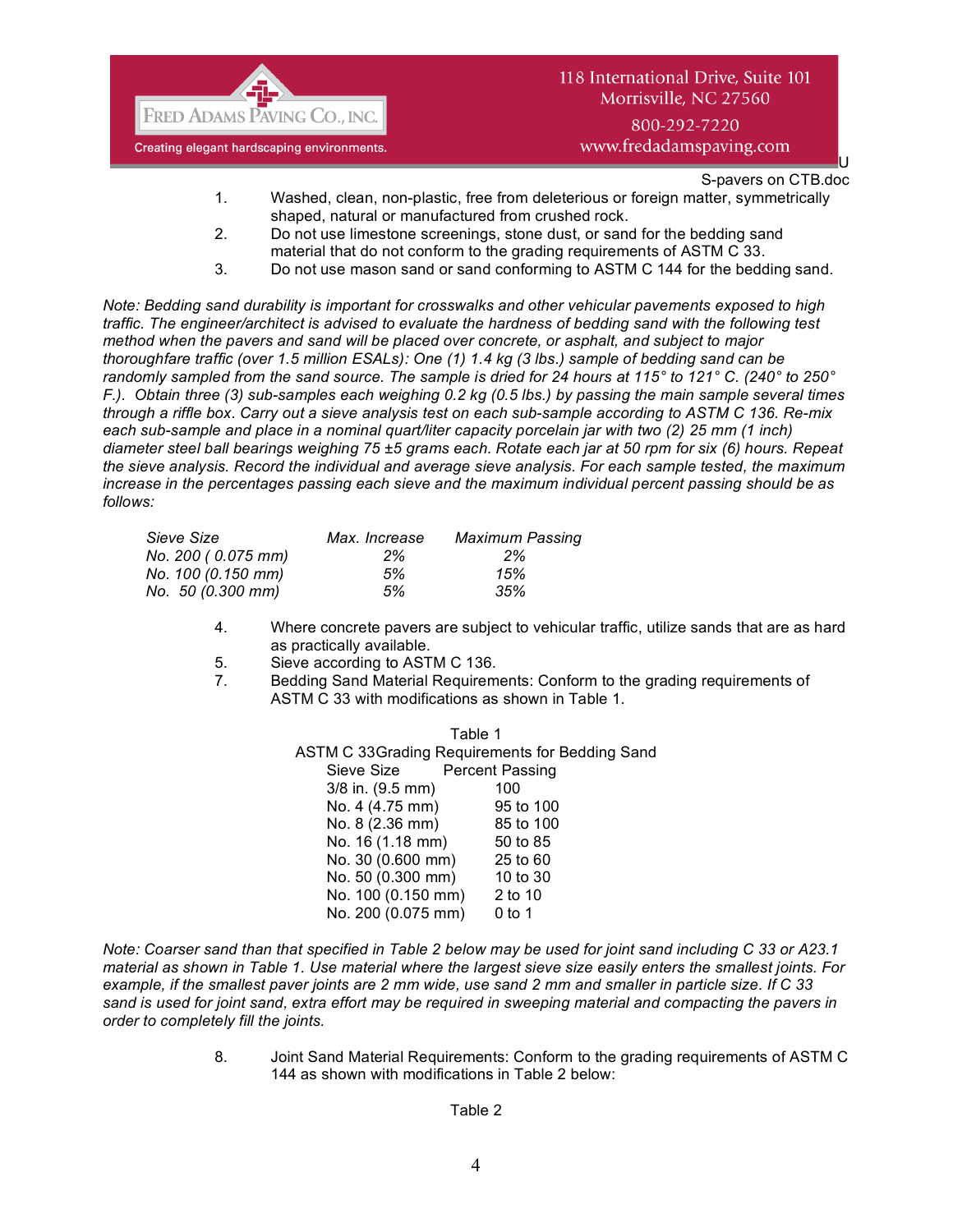

S-pavers on CTB.doc

U

|                            |                     | ASTM C 144 Grading for Joint Sand |
|----------------------------|---------------------|-----------------------------------|
|                            | <b>Natural Sand</b> | <b>Manufactured Sand</b>          |
| Sieve Size Percent Passing |                     | <b>Percent Passing</b>            |
| No. 4 (4.75 mm)            | 100                 | 100                               |
| No. 8 (2.36 mm) 95 to 100  |                     | 95 to 100                         |
| No. 16 (1.18 mm) 70 to 100 |                     | 70 to 100                         |
| No. 30 (0.600 mm) 40 to 75 |                     | 40 to 100                         |
| No. 50 (0.300 mm) 10 to 35 |                     | 20 to 40                          |
| No. 100 (0.150 mm) 2 to 15 |                     | 10 to 25                          |
| No. 200 (0.075 mm) 0 to 1  |                     | 0 to 10                           |
|                            |                     |                                   |

*Note: Specify specific components of a system, manufactured unit or type of equipment. See ICPI Tech Spec 3*, Edge Restraints for Interlocking Concrete Pavements *for guidance on selection and design of edge restraints.*

#### 2.04 EDGE RESTRAINTS

- A. Provide edge restraints installed around the perimeter of all interlocking concrete paving unit areas as follows:
	- 1. Manufacturer: [Specify manufacturer.].
	- 2. Material: [Plastic] [Concrete] [Aluminum] [Steel] [Pre-cast concrete] [Cut stone] [Concrete].
	- 3. Material Standard: [Specify material standard.].

### 2.05 ACCESSORIES

- A. Provide accessory materials as follows:
	- 1. Geotextile Fabric:
		- a. Material Type and Description: [Specify material type and description.].
		- b. Material Standard: [Specify material standard.].
		- c. Manufacturer: [Acceptable to interlocking concrete paver manufacturer] [Specify manufacturer.].

*Note: Sealer for the purposes of joint stabilization are recommended for gas station and airfield applications. Delete article below if cleaners, sealers, and/or joint sand stabilizers are not specified.*

- 2. [Cleaners] [Sealers] [Joint sand stabilizers]
	- a. Material Type and Description: [Specify material type and description.].
	- b. Material Standard: [Specify material standard.].
	- c. Manufacturer: [Specify manufacturer.].

*Note: CTB is typically a mixture of portland cement Type I, ASTM C 150 and crushed coarse and fine aggregate conforming to ASTM D 2940. The material should achieve a minimum compressive strength of 4.5 MPa (650 psi) at seven days per ASTM D 1633. Consult a qualified professional civil engineer for material, testing, and installation specifications for CTB.* 

### **PART 3 EXECUTION**

*Note: Subgrade preparation, drainage, and installation and/or rehabilitation of subbase and CTB materials may be specified under other Sections. Some minimum requirements follow and a qualified civil engineer should be consulted for guidance in developing specifications for those Sections. Soil under CTB or subbases should be free from deleterious material and compacted to a minimum of 98% Proctor density according to ASTM D 698 or modified Proctor density per ASTM D1557 for heavily loaded industrial, port and airport pavements. Stabilization of the subgrade and/or base material may be necessary with weak or*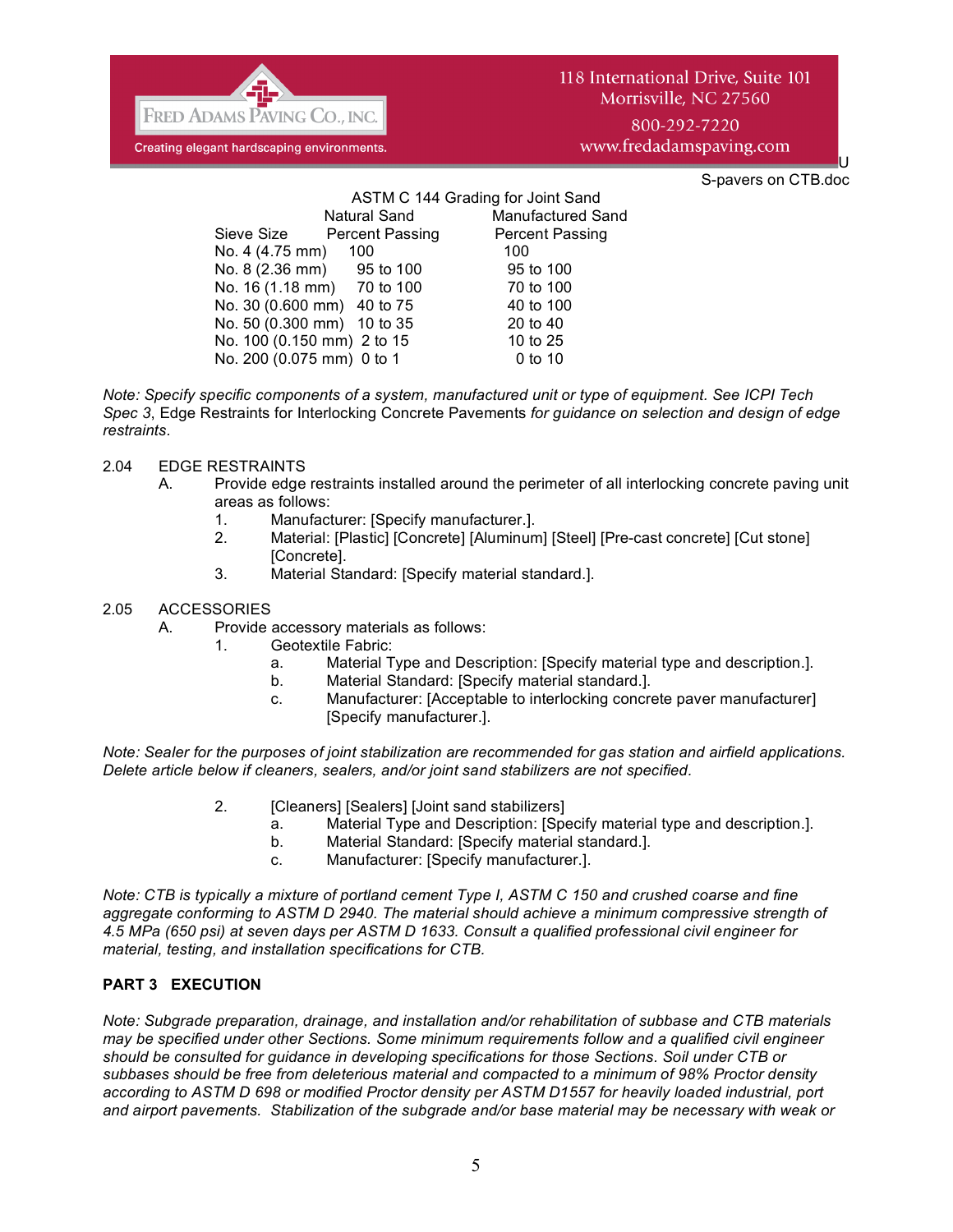

# 118 International Drive, Suite 101 Morrisville, NC 27560 800-292-7220

www.fredadamspaving.com

S-pavers on CTB.doc

U

*saturated subgrade soils. A minimum 4 to 6 in. (100 to 150 mm) thick compacted aggregate sub-base under CTB is sometimes used as a working platform and is recommended. Compact aggregate subbase to a minimum of 98% modified Proctor density per ASTM 1557. CTB is typically applied in 4 in. (100 mm) lifts and compacted to a minimum of 96% density per ASTM D 558. Field measurements of density of soil subgrade, subbases, and CTB should be reported in writing to the Engineer/Architect.*

*Note: Mechanical tampers are recommended for compaction of soil subgrade, sub-base and base around lamp standards, utility structures, building edges, curbs, tree wells and other protrusions. In areas not accessible to roller compaction equipment, compact to specified density with mechanical tampers.*

- 3.01 ACCEPTABLE INSTALLERS
	- A. [Specify acceptable paving subcontractors.].

*Note: The elevations and surface tolerance of the base determine the final surface elevations of concrete pavers. The paver installation contractor cannot correct deficiencies in the base surface with additional bedding sand or by other means. Therefore, the surface elevations of the base should be checked and accepted by the General Contractor or designated party, with written certification to the paving subcontractor, prior to placing bedding sand and concrete pavers.*

### 3.02 EXAMINATION

- A. Acceptance of Site Verification of Conditions:
	- 1. General Contractor shall inspect, accept and certify in writing to the paver installation subcontractor that site conditions meet specifications for the following items prior to installation of interlocking concrete pavers.
		- a. Verify that subgrade preparation, compacted density and elevations conform to specified requirements.
		- b. Verify that geotextiles, if applicable, have been placed according to drawings and specifications.
		- c. Verify that [Aggregate] [Cement-treated] base materials, thickness, [compacted density], surface tolerances and elevations conform to specified requirements.
		- d. Provide written density test results for soil subgrade, [aggregate] [cementtreated] base materials to the Owner, General Contractor and paver installation subcontractor.
		- e. Verify location, type, and elevations of edge restraints, [concrete collars around] utility structures, and drainage holes and inlets.
	- 2. Do not proceed with installation of bedding sand and interlocking concrete pavers until [subgrade soil and] base conditions are corrected by the General Contractor or designated subcontractor.

#### 3.03 PREPARATION

- A. Verify base is clean and dry, certified by General Contractor as meeting material, installation and grade specifications.
- B. Verify that base [and geotextile] is ready to support sand, [edge restraints,] and, pavers and imposed loads.
- C. Edge Restraint Preparation:
	- 1. Install edge restraints per the drawings [and manufacturer's recommendations] [at the indicated elevations].

*Note: Retain the following two subparagraphs if specifying edge restraints staked into the base with spikes.*

2. Mount directly to finished base. Do not install on bedding sand.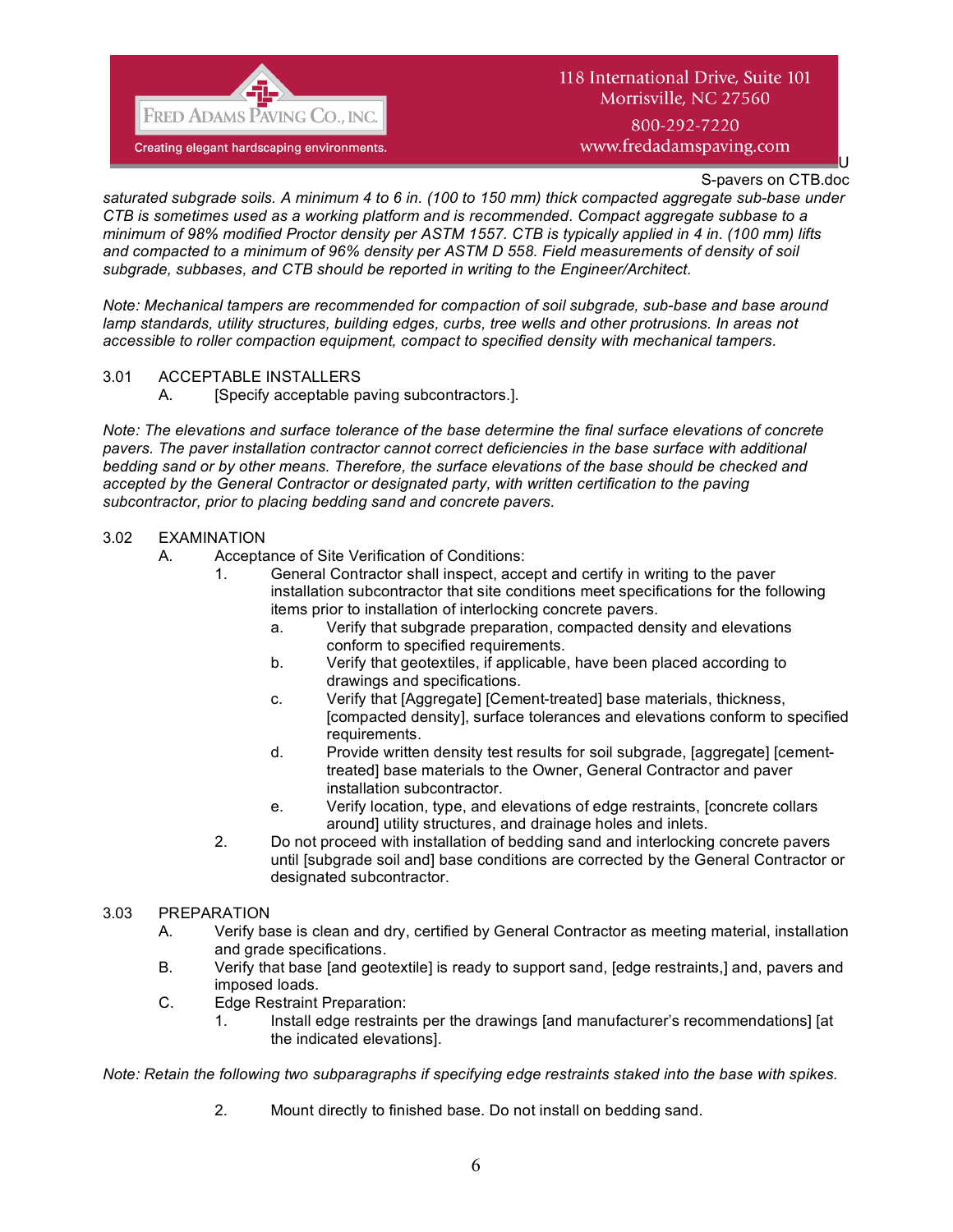

800-292-7220 www.fredadamspaving.com

> U S-pavers on CTB.doc

3. The minimum distance from the outside edge of the base to the spikes shall be equal to the thickness of the base.

#### 3.04 INSTALLATION

- A. Spread bedding sand evenly over the base course and screed to a nominal 1 in. (25 mm) thickness. Spread bedding sand evenly over the base course and screed rails, using the rails and/or edge restraints to produce a nominal 1 in. (25 mm) thickness, allowing for specified variation in the base surface.
	- 1. Do not disturb screeded sand.
	- 2. Screeded area shall not substantially exceed that which is covered by pavers in one day.
	- 3. Do not use bedding sand to fill depressions in the base surface.

*Note: When initially placed on the bedding sand, manually installed pavers often touch each other, or their spacer bars if present. Joint widths and lines (bond lines) are straightened and aligned to specifications with rubber hammers and pry bars as paving proceeds.*

B. Lay pavers in pattern(s) shown on drawings. Place units hand tight without using hammers. Make horizontal adjustments to placement of laid pavers with rubber hammers as required.

Note: Contact manufacturer of interlocking concrete paver units for recommended joint widths.

- C. Provide joints between pavers between [1/16 in. and 3/16 in. (2 and 5 mm)] wide. No more than 5% of the joints shall exceed [1/4 in. (6 mm)] wide to achieve straight bond lines.
- D. Joint (bond) lines shall not deviate more than  $\pm 1/2$  in. ( $\pm 15$  mm) over 50 ft. (15 m) from string lines.
- E. Fill gaps at the edges of the paved area with cut pavers or edge units.
- F. Cut pavers to be placed along the edge with a [double blade paver splitter or] masonry saw.

*Note. Specify requirements for edge treatment in paragraph below.*

- G. [Adjust bond pattern at pavement edges such that cutting of edge pavers is minimized. All cut pavers exposed to vehicular tires shall be no smaller than one-third of a whole paver.] [Cut pavers at edges as indicated on the drawings.]
- H. Keep skid steer and forklift equipment off newly laid pavers that have not received initial compaction and joint sand.
- I. Use a low-amplitude plate compactor capable of at least minimum of 4,000 lbf (18 kN) at a frequency of 75 to 100 Hz to vibrate the pavers into the sand. Remove any cracked or damaged pavers and replace with new units.
- J. Simultaneously spread, sweep and compact dry joint sand into joints continuously until full. This will require at least 4 to 6 passes with a plate compactor. Do not compact within 6 ft (2 m) of unrestrained edges of paving units.
- K. All work within 6 ft. (2 m) of the laying face must shall be left fully compacted with sand-filled joints at the end of each day or compacted upon acceptance of the work. Cover the laying face or any incomplete areas with plastic sheets overnight if not closed with cut and compacted pavers with joint sand to prevent exposed bedding sand from becoming saturated from rainfall.
- L. Remove excess sand from surface when installation is complete.

*Note: Excess joint sand can remain on surface of pavers to aid in protecting their surface especially when additional construction occurs after their installation. If this is the case, delete the article above and use the article below. Designate person responsible for directing timing of removal of excess joint sand.*